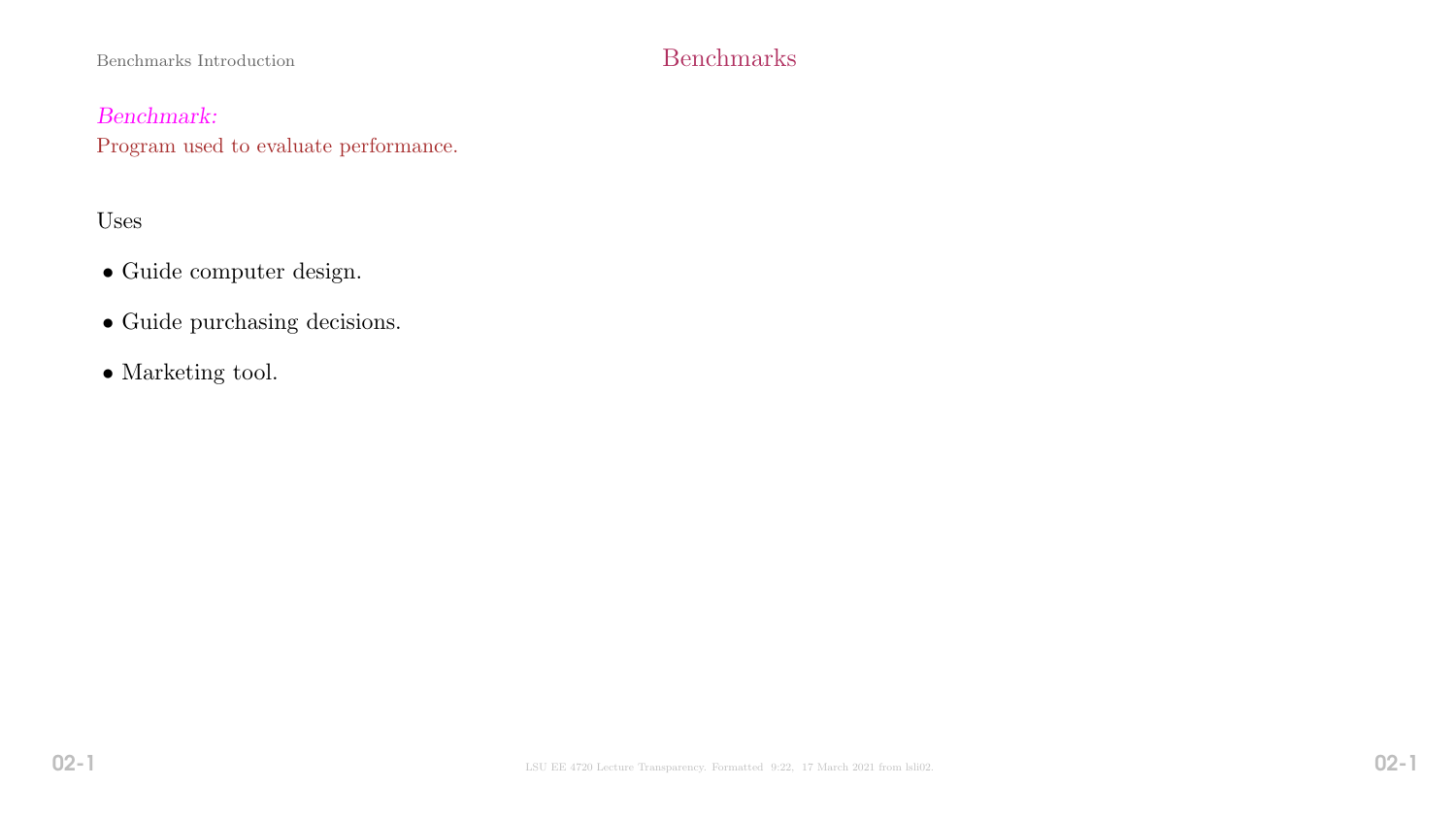Benchmarks Introduction

## Using Benchmarks to Guide Computer Design

Measure overall performance.

Determine characteristics of programs.

E.g. /, frequency of floating-point operations.

Determine effect of design options.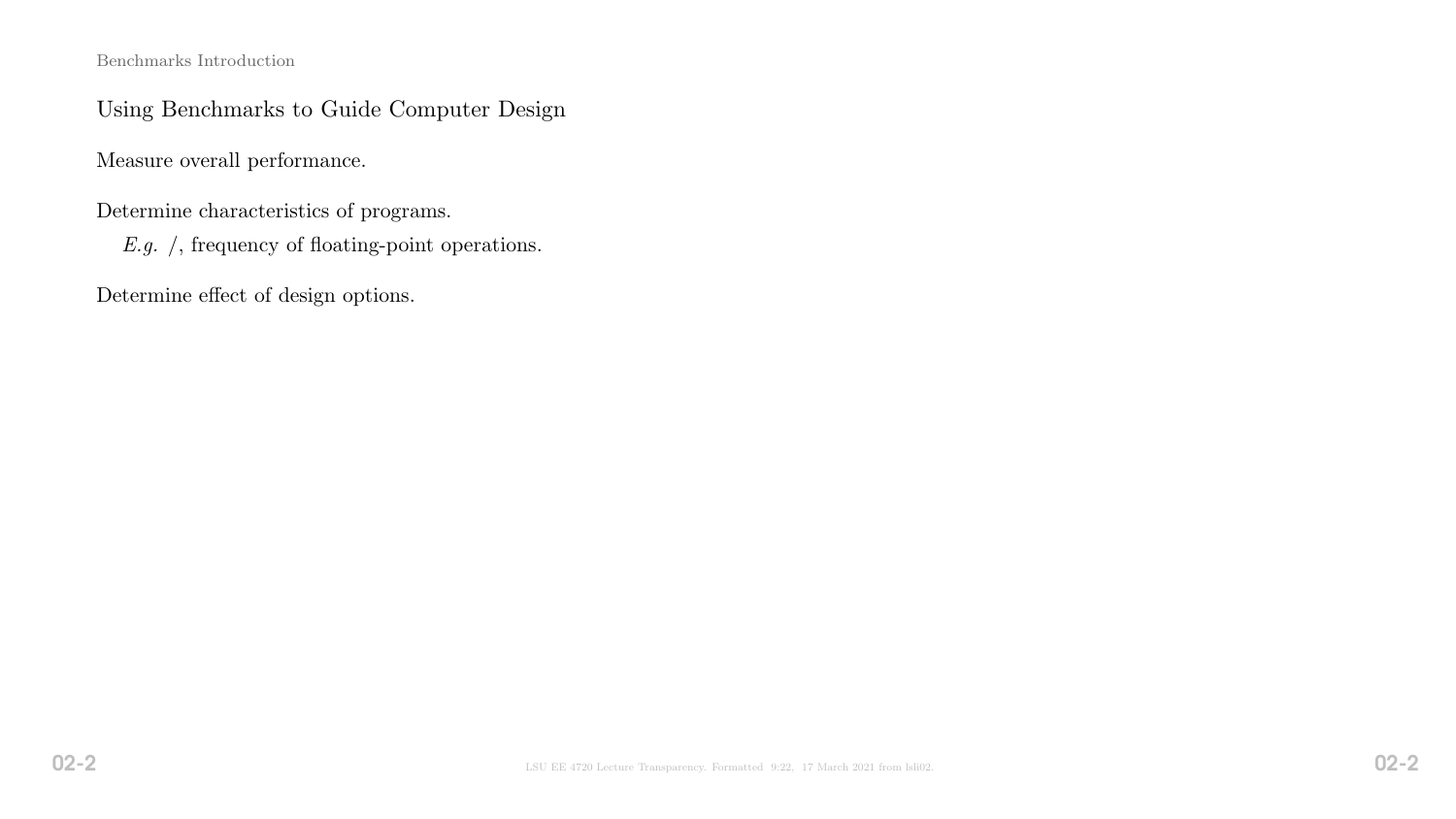Benchmarks Introduction  $\gg$  Choosing Benchmark Programs

## Choosing Benchmark Programs

Important Question: We need some benchmarks. Which programs should we choose?

My Answer:

Fedora Linux, Emacs, Firefox, the GNU development toolchain, the CUDA toolkit, Inkscape, Okular, Amarok, Digikam, Gimp, Zoom.

Hello, Intel. Please use the programs above to develop your next-generation processor. Thank you.

Unrealistic (in most cases) answer:

The exact set of programs customer will run.

Unrealistic because different customers may run different programs.

Therefore, choice of benchmarks will rarely make everyone happy.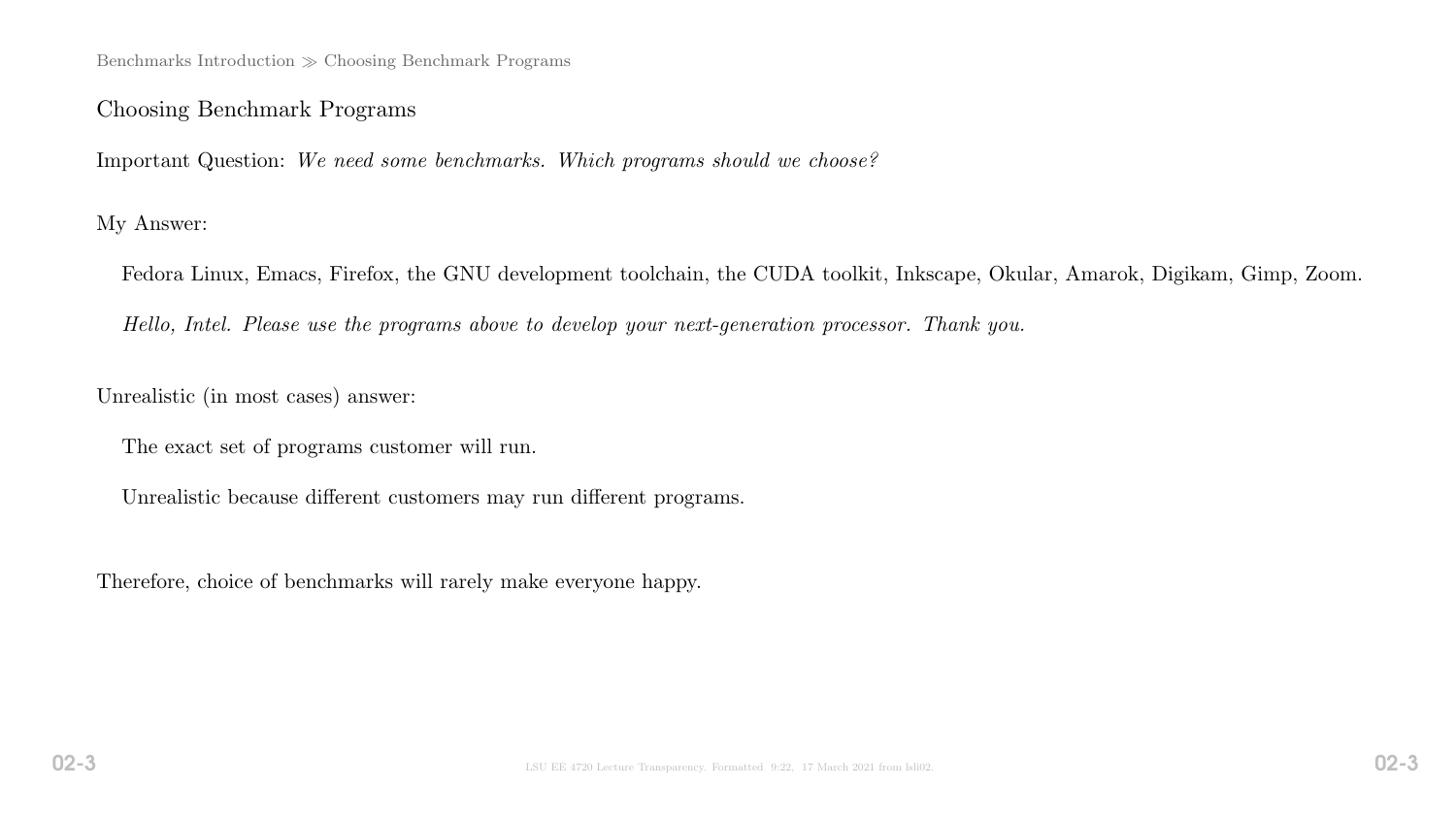# Benchmark Types

A benchmark program can be. . .

- $\ldots$  an ordinary program that someone runs  $(e.g.,$  Firefox)  $\ldots$
- $\ldots$  or a program specifically written to test a system  $(e.g.,\,$  our pi program)...
- $\ldots$  or something in between.

The following types describe where a benchmark falls in this range.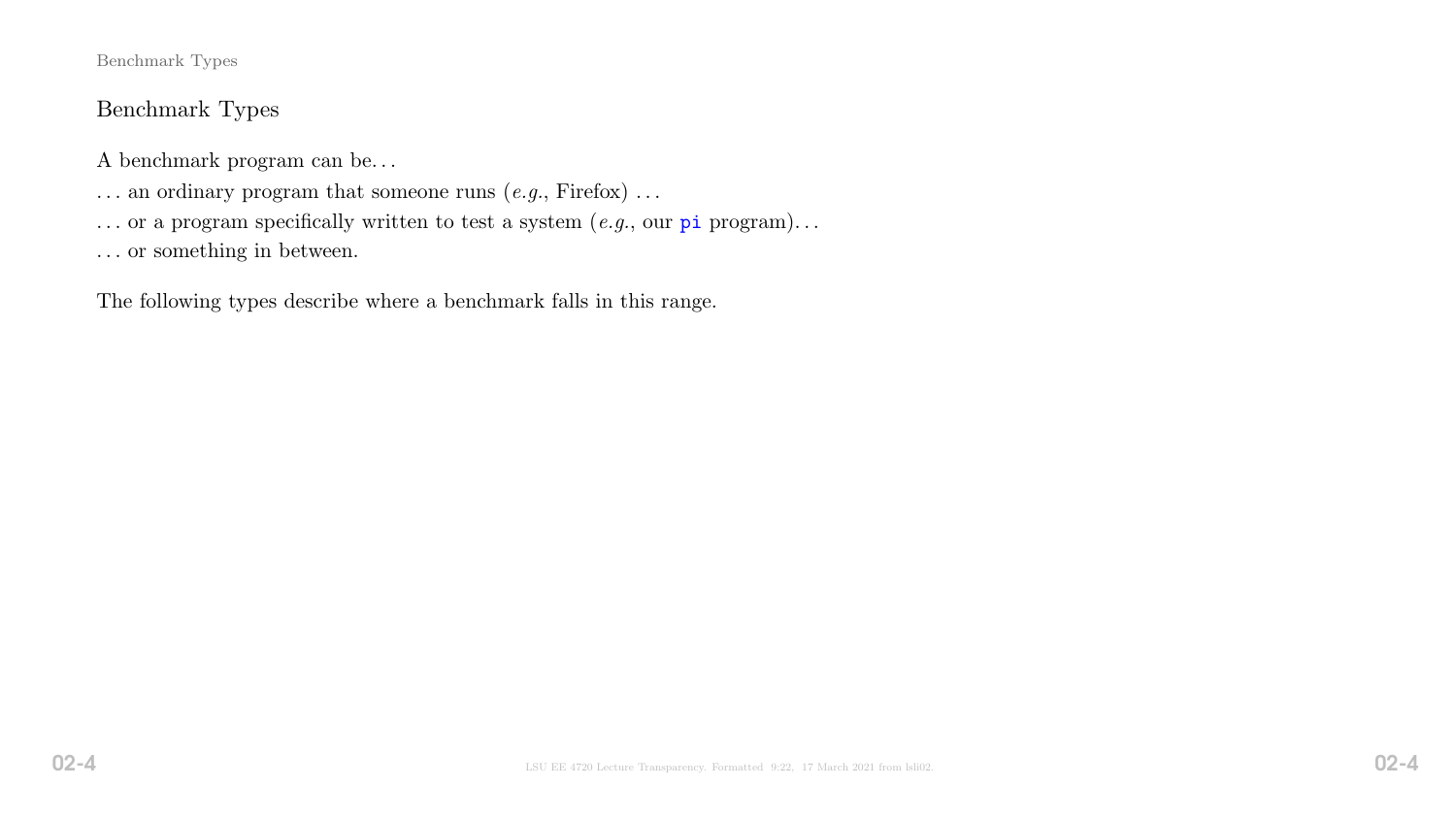## Real Programs:

Programs chosen using surveys, for example.

Example: Photoshop (Image editing program.)

+ Measured performance improvements apply to customer.

- Large programs hard to run on simulator. (Before system built.)

## Kernels:

Use part of program responsible for most execution time. Example: Photoshop code for shrinking an image.

+ Easier to study.

- Not all program have small kernels.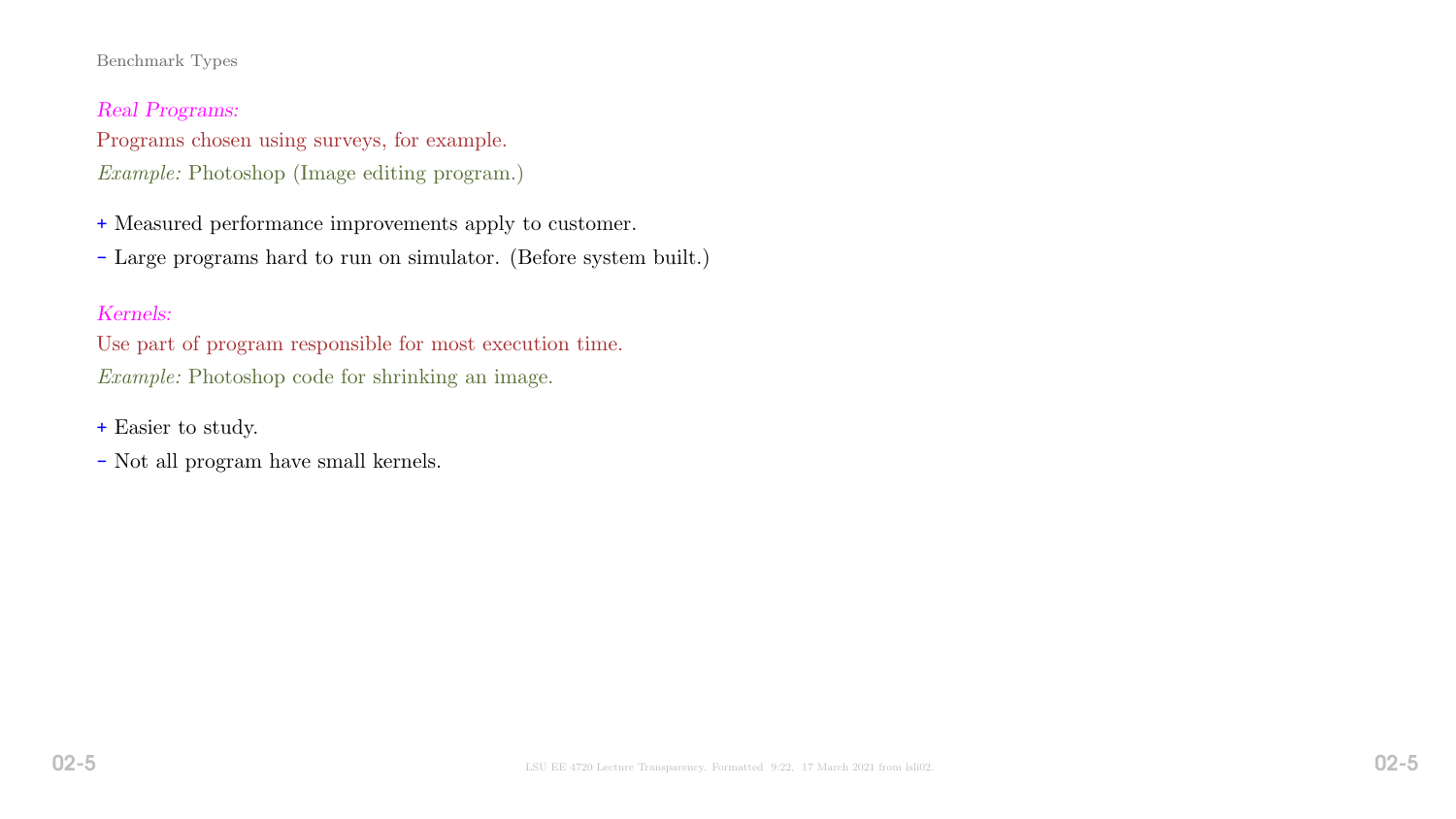### Microbenchmarks:

## Code written to test a specific feature of a system.

Example: Measure maximum number of FP divisions per second.

+ Useful for tuning specific features during implementation development.

- One might become too fixated on a narrow feature.

## Toy Benchmarks:

Programs written casually, without insuring that they measure something useful. Example: The pi program used in class.

- + Easier to write.
- Not realistic.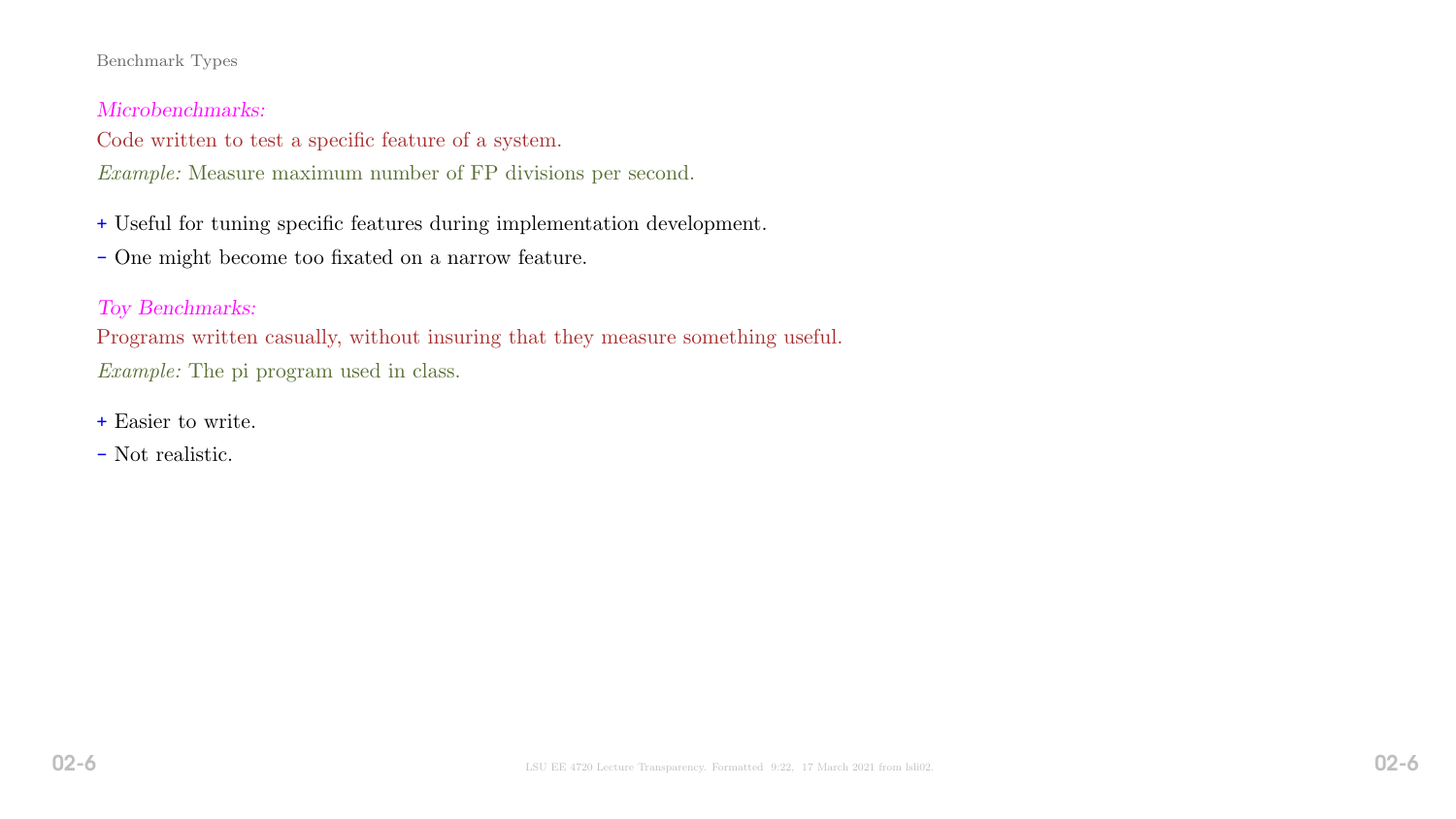# Commonly Used Benchmark Types

Overall performance: real programs

Test specific features: microbenchmarks.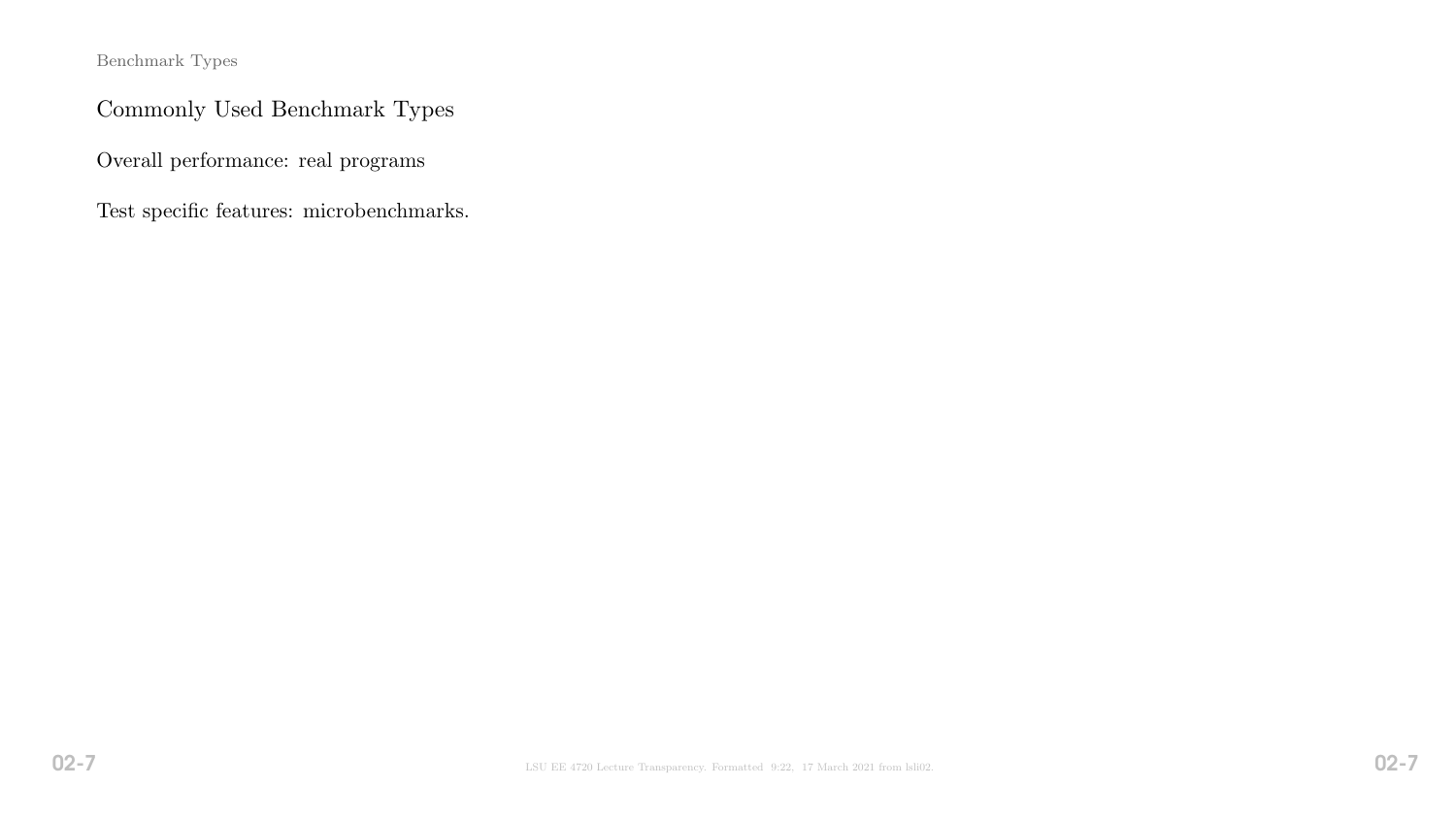#### Benchmark Suites

# Benchmark Suites

Benchmark Suite:

A named set of programs used to evaluate a system.

Typically:

- Developed and managed by a publication or non-profit organization.
	- E.g. /, Standard Performance Evaluation Corp., PC Magazine.
- Tests clearly delineated aspects of system.
	- E.g. /, CPU, graphics, I/O, application.
- Specifies a set of programs and inputs for those programs.
- Specifies reporting requirements for results.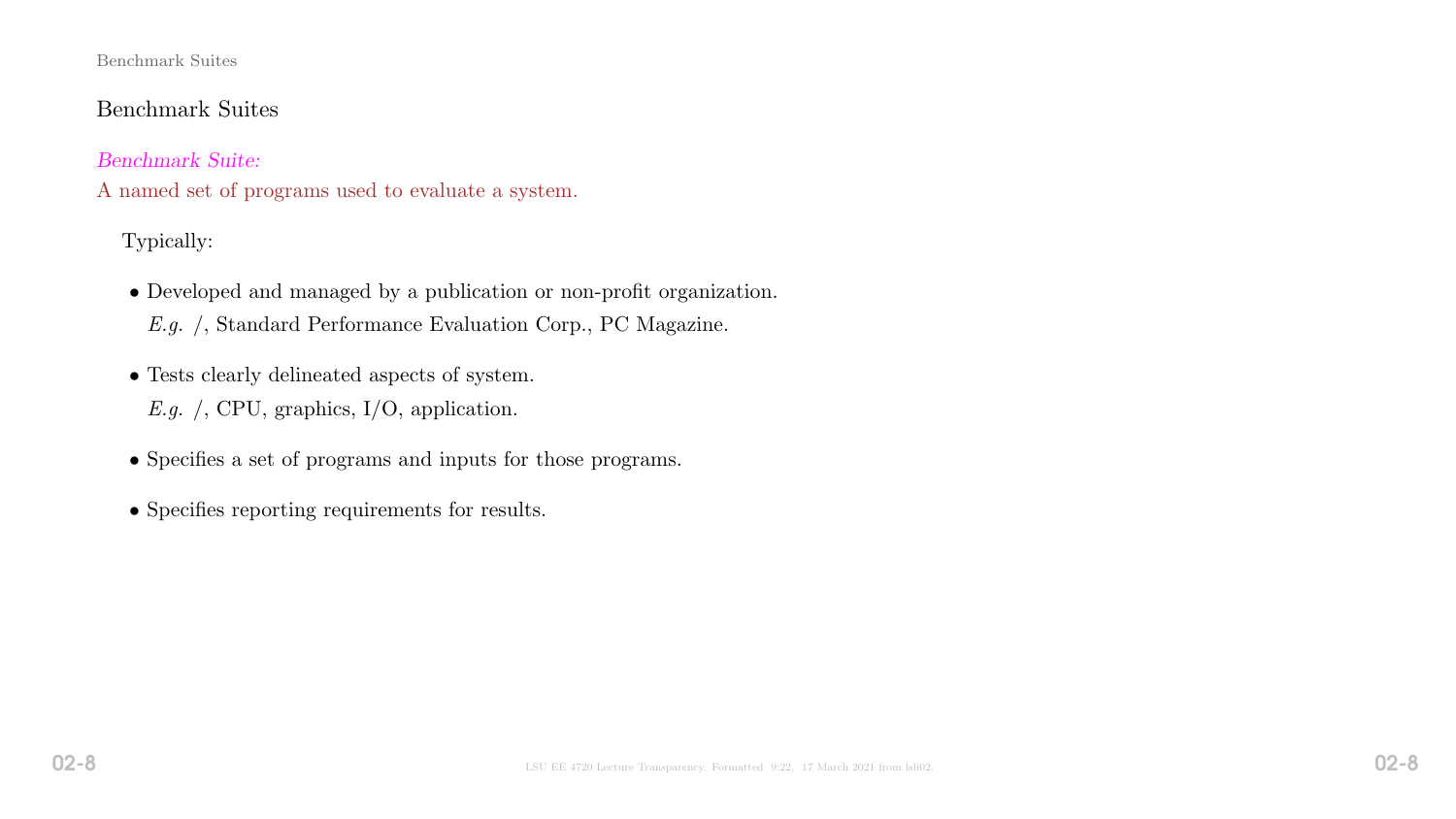#### Benchmark Suites

## What Suites Might Measure

• Application Performance

E.g., productivity (office) applications, database programs. Usually tests entire system.

- CPU and Memory Performance Ignores effect of I/O.
- Graphics Performance
- Database Transaction Throughput

Perhaps a datacenter workload.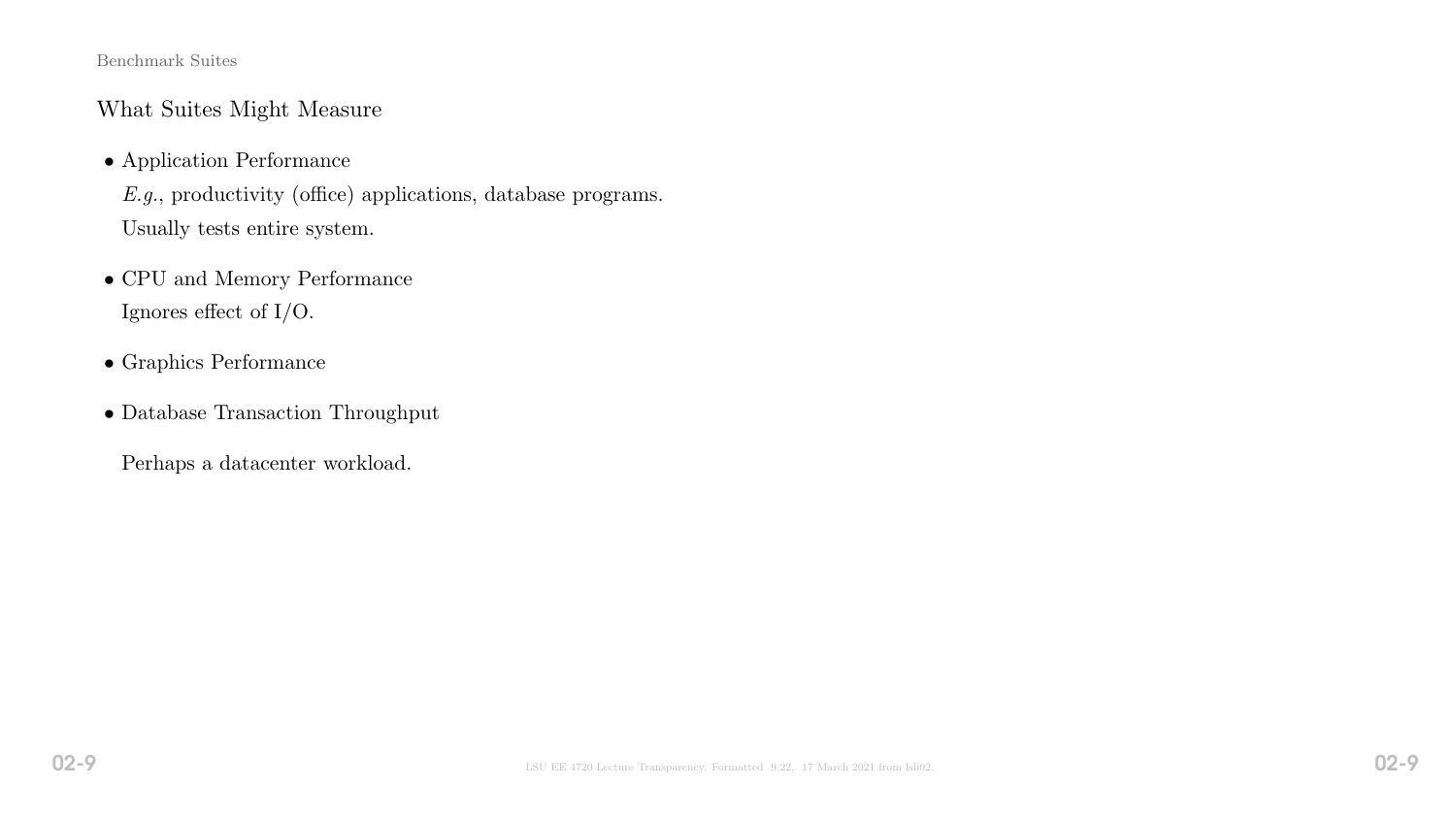SPEC CPU Benchmark Suites  $\gg$  Introduction

### SPEC CPU Benchmark Suites

Introduction

Measure CPU and memory performance on integer and FP programs.

Respected measure of CPU performance.

Managed by Standard Performance Evaluation Corporation . . . . . . a non-profit organization funded by computer companies and other interested parties.

SPEC CPU Updated Every Few Years

Latest Version (AOTW) 2017, previous version 2006.

Each SPEC CPU suite  $(e.g., \text{ SPEC } 2017) \dots$ ... consists of two sets of programs, SPECint and SPECfp... . . . each can be prepared and run multiple ways.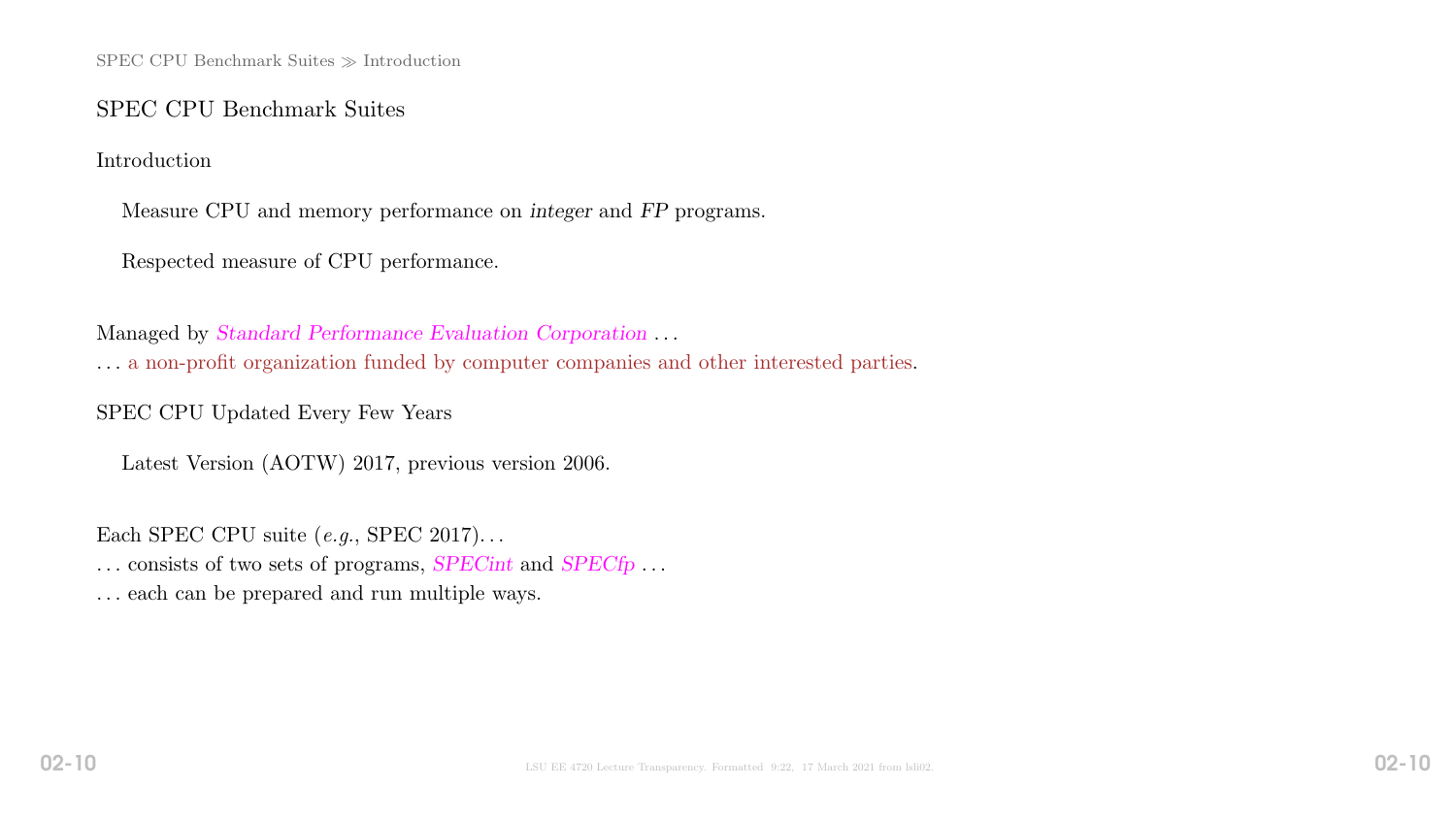SPEC CPU Benchmark Suites  $\gg$  SPEC CPU Suite Goals

## SPEC CPU Suite Goals

Measure CPU and memory system.

Avoid benchmarks making lots of disk I/O, etc.

Measure potential of newest implementations and ISAs.

Tester compiles benchmark using own tools.

Trustworthiness of Suite.

Suite developed by competitors, and other interested parties.

Trustworthiness of Results.

Easy for anyone to duplicate test results, so erroneous results quickly exposed.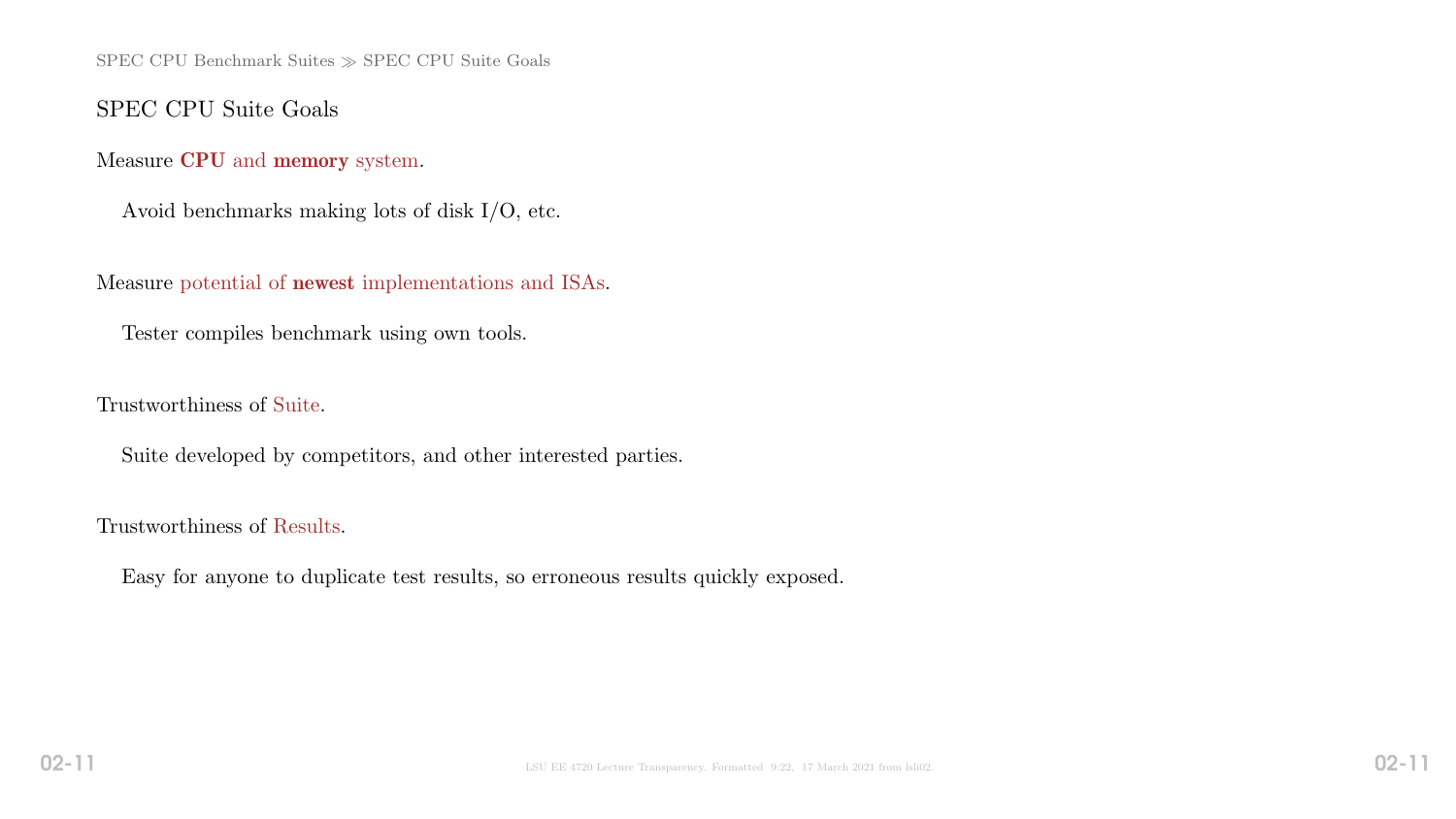SPEC CPU Benchmark Suites  $\gg$  SPEC CPU2017 Benchmark Programs

## SPEC CPU2017 Benchmark Programs

List of programs at: <https://www.spec.org/cpu2017/Docs/overview.html#benchmarks>.

Typical Integer Programs (SPECint\*2017)

- Old-School AI: (deepsjeng [chess], leela [go]).
- Compression. (xz).
- Programming: (gcc, perl).

Typical Floating-Point Programs (SPECfp\*2017)

- Finite-difference scientific computation. (cactuBSSN)
- Weather forecasting (wrf).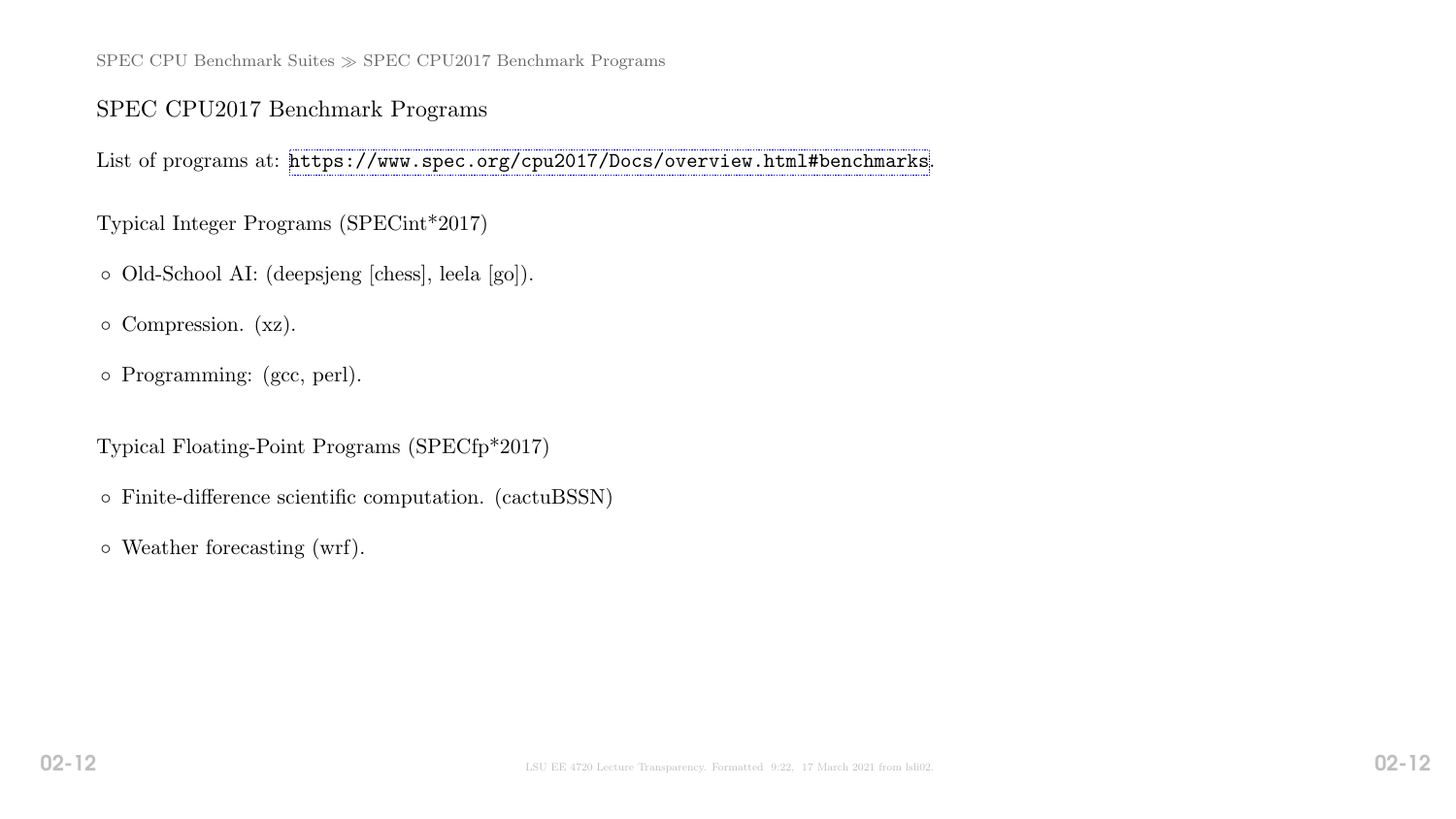SPEC CPU Benchmark Suites  $\gg$  SPEC CPU2017 Suites and Measures

### SPEC CPU2017 Suites and Measures

The Three SPEC CPU2017 "Axes"

Integer v. Floating Point (int v. fp):

Refers to two suites of programs.

Execution Time v. Throughput (speed v. rate):

Execution Time: One program running, measure its run time.

Throughput: Multiple copies of same program running, measure  $N/t$ .

Untuned v. Tuned (base v. peak):

Untuned (Base): Prepared by skilled and conscientious programmer.

Tuned (Peak): Prepared by hyper-motivated expert.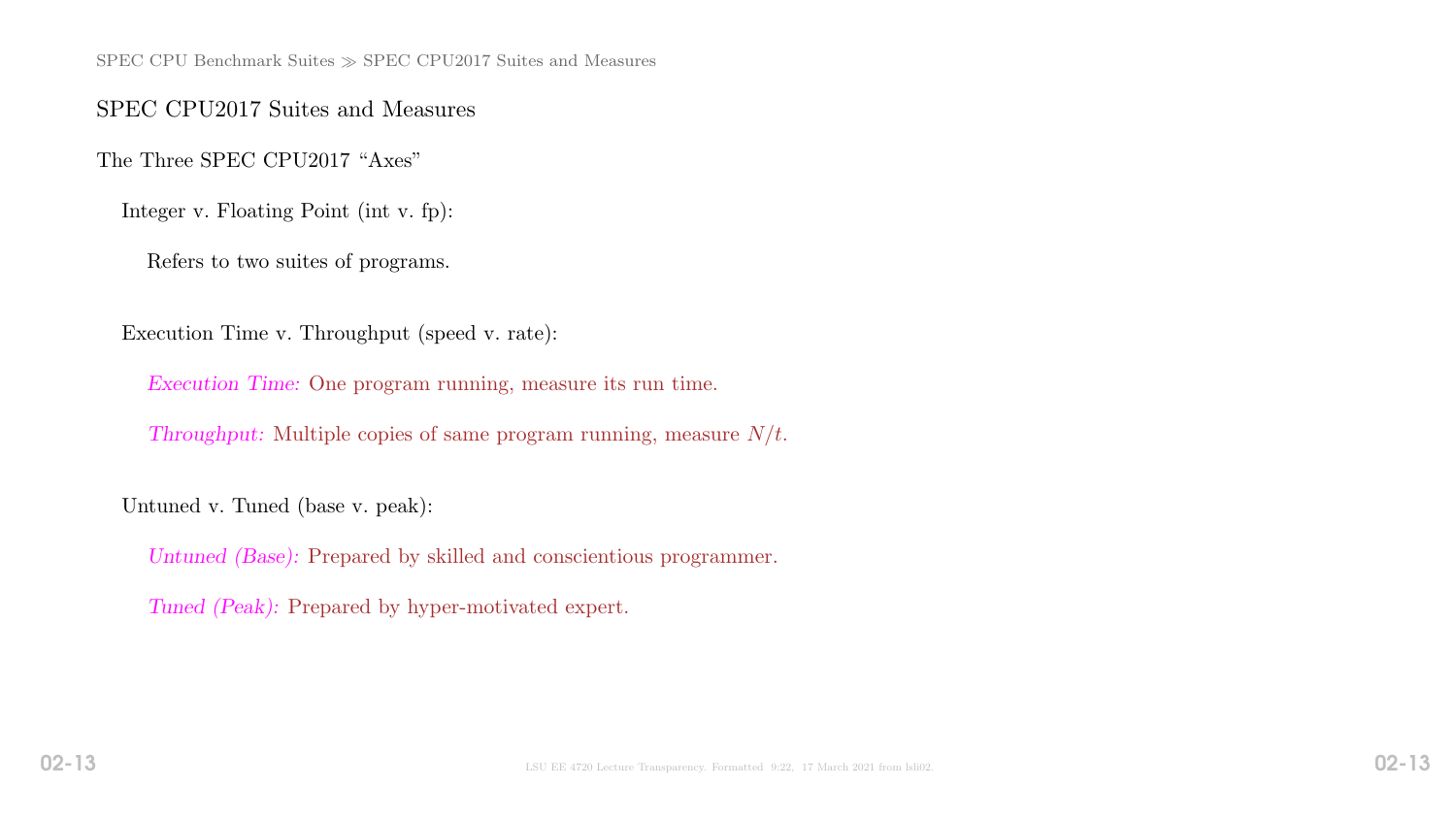SPEC CPU Benchmark Suites  $\gg$  SPEC CPU2017 Suites and Measures

Suite of integer programs run to determine:

- SPECspeed2017\_int\_peak, execution time of tuned code.
- SPECspeed2017 int base, execution time of untuned code.
- SPECrate2017\_int\_peak, throughput of tuned code.
- SPECrate2017\_int\_base, throughput of untuned code.

Suite of floating programs run to determine:

- SPECspeed2017\_fp\_peak, execution time of tuned code.
- SPECspeed2017\_fp\_base, execution time of untuned code.
- SPECrate2017\_fp\_peak, throughput of tuned code.
- SPECrate2017\_fp\_base, throughput of untuned code.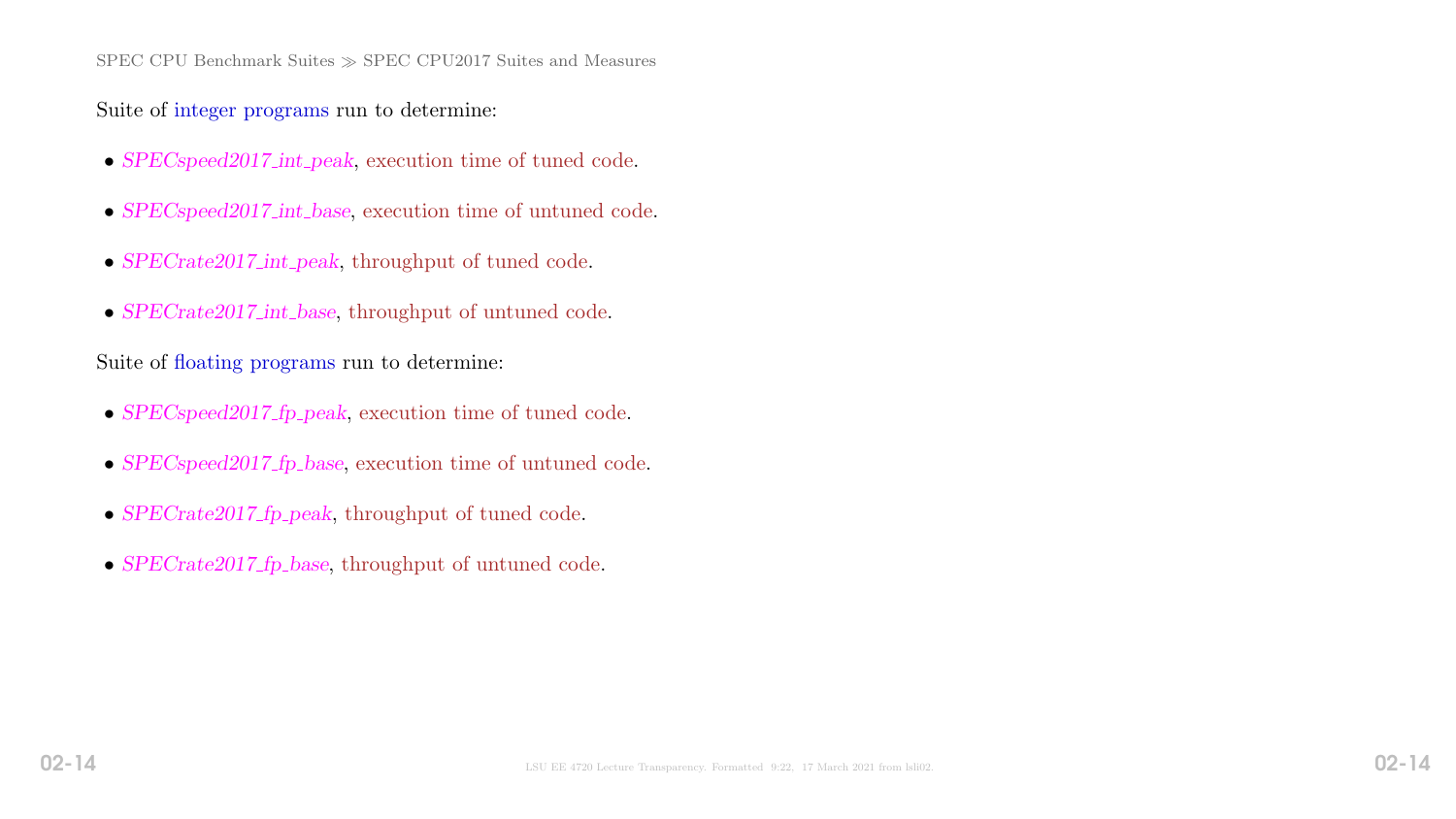SPEC CPU Benchmark Suites  $\gg$  Integer v. Floating Point

Integer v. Floating Point

SPECcpu programs divided into two sets, integer and floating-point.

Neither set is affected much by:

Disk access.

Other I/O, including graphics.

Floating-Point Programs

Have many floating point operations. (Of course.)

Have loops that iterate for many iterations.

Have fewer branch instructions.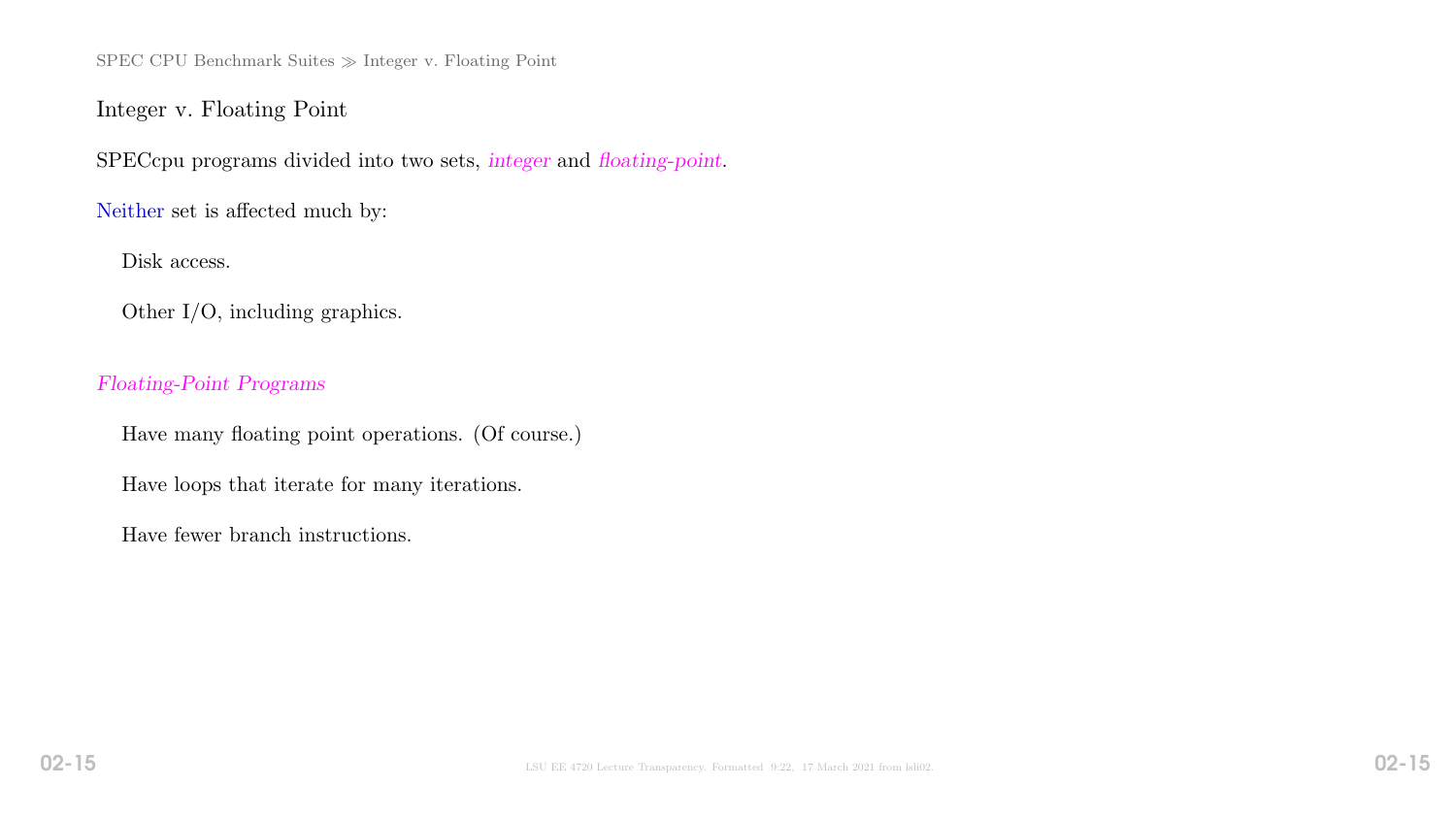SPEC CPU Benchmark Suites  $\gg$  SPEC Testing Procedure

SPEC Testing Procedure

Defined by Run & Reporting Rules.

See: <https://www.spec.org/cpu2017/Docs/runrules.html>

SPEC benchmarks are run by a tester (not SPEC).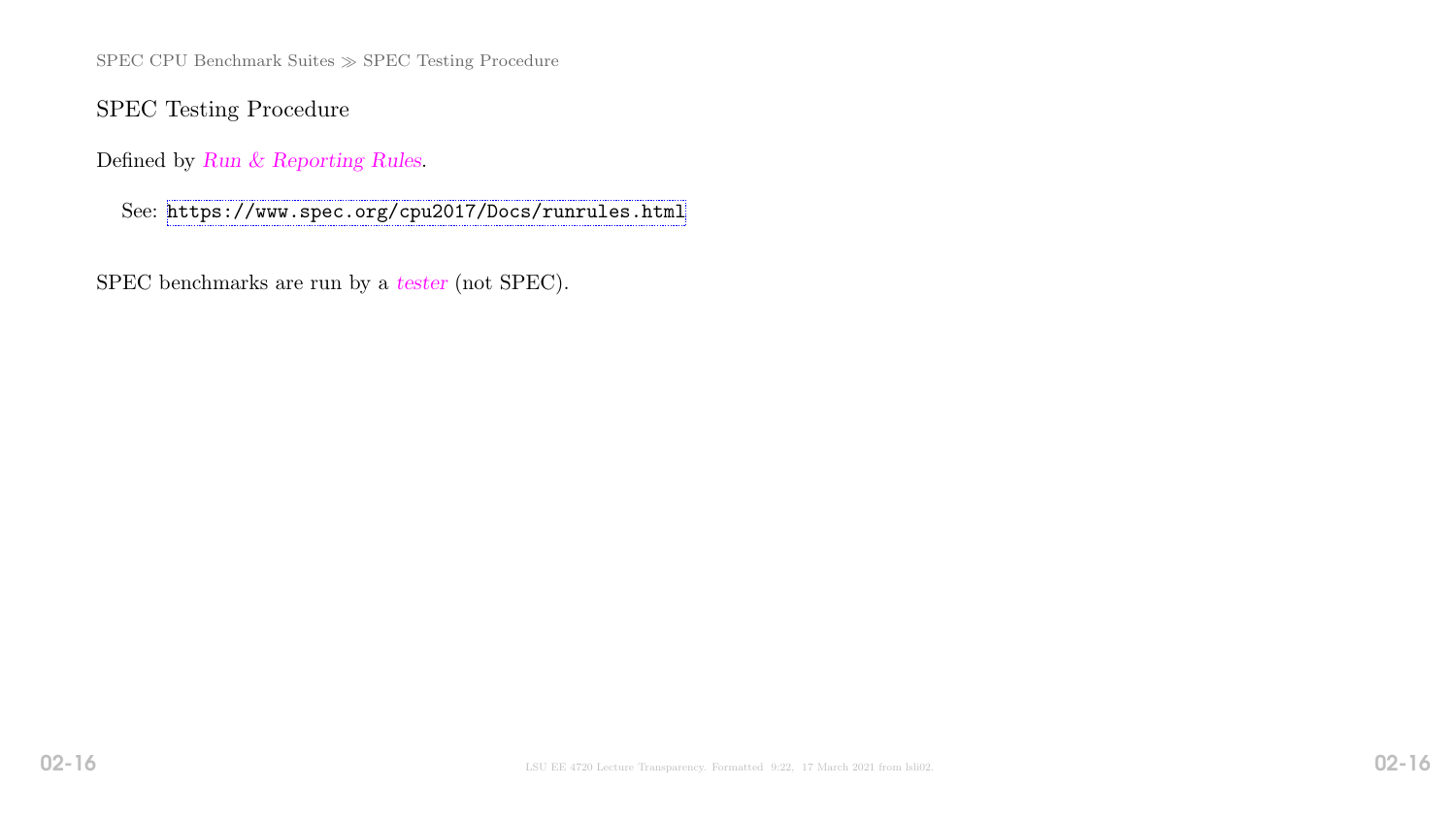SPEC CPU Benchmark Suites  $\gg$  Testing Steps

## Testing Steps

## Get:

System Under Test (SUT): The computer on which benchmarks are to be run.

A copy of the SPECcpu benchmark suite.

Compilers and other build tools for your system.

## Prepare a config file:

Name of system, build tools, etc.

Location of compiler.

Portability switches.

Optimization switches.